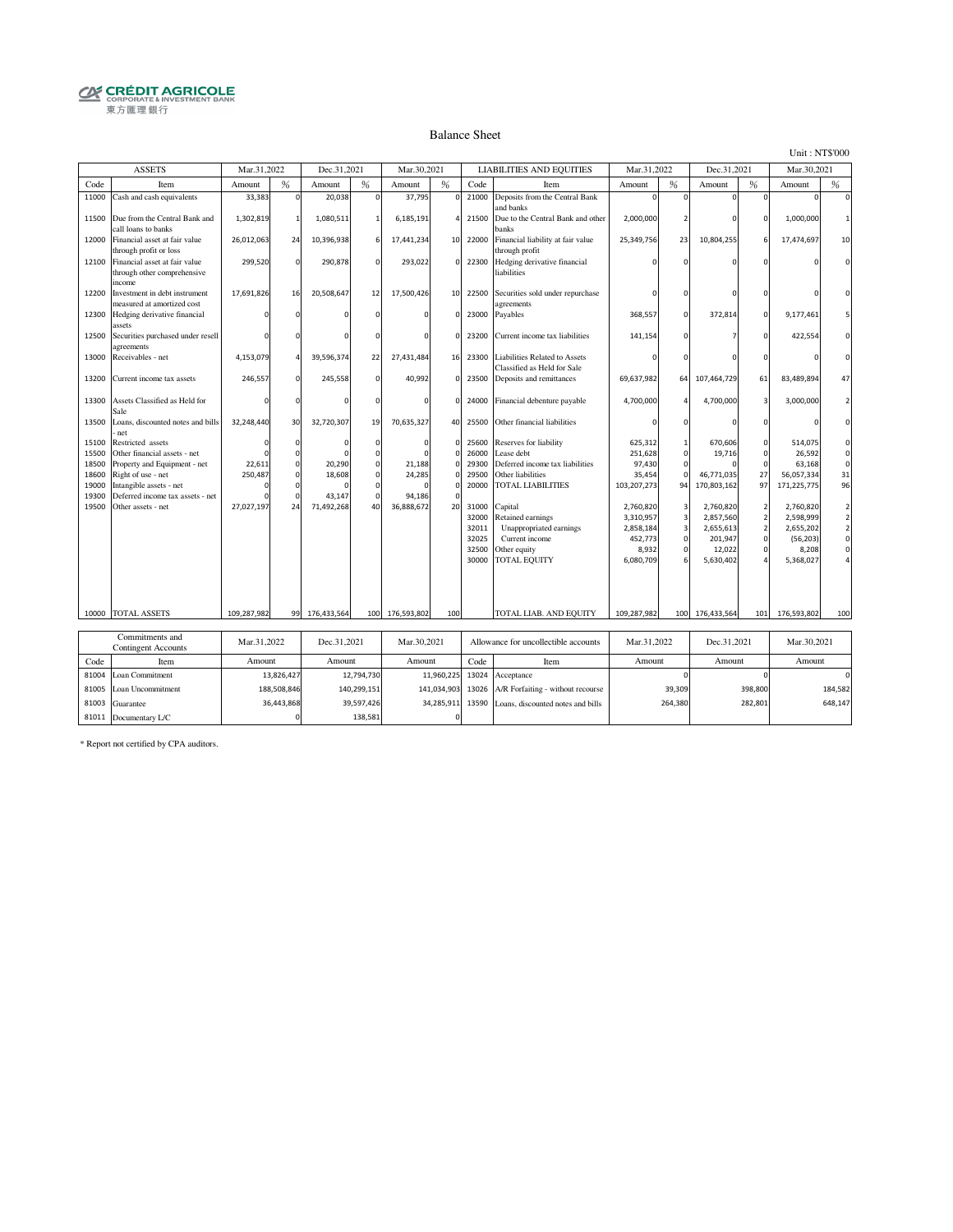**CRÉDIT AGRICOLE**<br>CORPORATE & INVESTMENT BANK 東方匯理銀行

#### Consolidate Income Statement

Unit : NT\$'000

|       |                                                                                                                                      | 2022Q1     |                               | 2021Q1       |               | As of Mar 31,2022 |               | As of Mar 31,2021 |                            | Variable %  |
|-------|--------------------------------------------------------------------------------------------------------------------------------------|------------|-------------------------------|--------------|---------------|-------------------|---------------|-------------------|----------------------------|-------------|
| 代碼    | 項<br>目                                                                                                                               | Amount     | %                             | Amount       | $\frac{0}{6}$ | Amount            | $\frac{9}{6}$ | Amount            | %                          |             |
| 41000 | Interest income                                                                                                                      | 191,387    | 37                            | 199,494      | 44            | 191,387           | 37            | 199,494           | 44                         | (4)         |
| 51000 | Interest expense                                                                                                                     | (136, 971) | (26)                          | (98, 728)    | (22)          | (136, 971)        | (26)          | (98, 728)         | (22)                       | 39          |
|       | Net interest (expense) income                                                                                                        | 54,416     | 11                            | 100,766      | 22            | 54,416            | 11            | 100,766           | 22                         | (46)        |
|       | Other operating income                                                                                                               | 0          | $\mathbf 0$                   | $\mathbf 0$  | $\mathbf 0$   | $\mathbf 0$       | $\mathbf 0$   | $\overline{0}$    | $\mathbf 0$                | $\mathbf 0$ |
|       | Commission income                                                                                                                    | 59,206     | 11                            | 60,025       | 13            | 59,206            | 11            | 60,025            | 13                         | (1)         |
|       | Gain (loss) on financial assets or liabilities                                                                                       | 1,013,069  | 195                           | 2,194,317    | 484           | 1,013,069         | 195           | 2,194,317         | 484                        | (54)        |
|       | measured at fair value through profit and loss<br>Gain (loss) on debt instrument at fair value through other<br>comprehensive income | (645)      | $\mathbf 0$                   | (764)        | $\mathbf{0}$  | (645)             | $\Omega$      | (764)             | $\mathbf 0$                | (16)        |
|       | Gain (loss) on financial asset measured at amortized cost                                                                            | O          | $\mathbf 0$                   |              | $\mathbf 0$   |                   | $\Omega$      |                   | $\mathbf 0$                | $\mathbf 0$ |
|       | Foreign exchange gains (losses) - net                                                                                                | (781, 519) | (150)                         | (2,095,768)  | (462)         | (781, 519)        | (150)         | (2,095,768)       | (462)                      | (63)        |
|       | Impairment loss on assets (reversal of                                                                                               | 1,398      | $\mathbf 0$                   | 93           | $\mathbf 0$   | 1,398             | 0             | 93                | $\mathbf 0$                | 0           |
|       | impairment loss on assets)                                                                                                           |            |                               |              |               |                   |               |                   |                            |             |
|       | Others                                                                                                                               | 174,127    | 33                            | 194,616      | 43            | 174,127           | 33            | 194,616           | 42                         | (11)        |
|       | Net income                                                                                                                           | 520,052    | 100                           | 453,285      | 100           | 520,052           | 100           | 453,285           | 99                         | 15          |
| 58200 | Bad debt expenses                                                                                                                    | 429,512    | 83                            | (121, 744)   | (27)          | 429,512           | 83            | (121, 744)        | (27)                       | (453)       |
|       | Operating expenses                                                                                                                   | 0          | $\mathbf 0$                   | $\mathbf 0$  | $\mathbf 0$   | $\mathbf 0$       | 0             | $\Omega$          | $\mathbf{C}$               | $\mathbf 0$ |
| 58500 | Employee benefits                                                                                                                    | (87, 118)  | (17)                          | (83, 650)    | (18)          | (87, 118)         | (17)          | (83, 650)         | (18)                       |             |
| 59000 | Depreciation and amortization expense                                                                                                | (10, 700)  | (2)                           | (6,060)      | (1)           | (10, 700)         | (2)           | (6,060)           | (1)                        | 77          |
| 59500 | Other general and administrative expenses                                                                                            | (117, 250) | (23)                          | (122, 676)   | (27)          | (117, 250)        | (23)          | (122, 676)        | (27)                       | (4)         |
|       | Consolidated income (loss) from continuing operations before                                                                         | 734,496    | 141                           | 119,155      | 26            | 734,496           | 141           | 119,155           | 26                         | 516         |
|       | income tax                                                                                                                           |            |                               |              |               |                   |               |                   |                            |             |
| 61003 | Consolidated income (loss) from continuing operations - Income<br>tax (expense) benefit                                              | (281, 723) | (54)                          | (175, 357)   | (39)          | (281, 723)        | (54)          | (175, 357)        | (39)                       | 61          |
|       | Consolidated income (loss) from continuing operations - after                                                                        | 452,773    | 87                            | (56, 203)    | (12)          | 452,773           | 87            | (56, 203)         | (12)                       | (906)       |
| 62500 | income tax<br>Income (loss) from discontinued operations                                                                             | O          | $\mathbf 0$                   | $\mathbf 0$  | 0             | $\Omega$          | 0             | $\Omega$          | $\mathsf{C}$               |             |
|       | Net income (loss)                                                                                                                    | 452,773    | 87                            | (56, 203)    | (12)          | 452,773           | 87            | (56, 203)         | (12)                       | (906)       |
|       |                                                                                                                                      | 0          | $\mathbf 0$                   | $\Omega$     | 0             | $\Omega$          | 0             | 0                 | $\mathbf 0$                |             |
|       |                                                                                                                                      | ŋ          | $\Omega$                      | $\Omega$     | $\Omega$      | $\Omega$          | $\mathbf 0$   | $\Omega$          | $\mathbf 0$                |             |
|       | Other comprehensive income                                                                                                           |            | $\overline{0}$                | $\Omega$     | $\mathbf{0}$  | n                 | $\Omega$      | O                 | $\mathbf 0$                |             |
| 65201 | Remeasurement of defined benift plans                                                                                                |            |                               | $\Omega$     | $\mathbf{0}$  | $\Omega$          | $\Omega$      | $\Omega$          |                            |             |
| 65301 | Exchange differences on cumulative translation adjustments                                                                           |            | $\mathbf 0$<br>$\overline{0}$ | C            | $\mathbf{0}$  |                   | $\Omega$      |                   | $\mathbf 0$<br>$\mathbf 0$ |             |
| 65308 | Unrealized gain (loss) on debt instrument at fair value through<br>other comprehensive income                                        | 0          |                               |              |               | $\Omega$          |               | $\Omega$          |                            |             |
| 65310 | Gain on reversal of impairment loss on debt instrument at fair                                                                       | O          | $\mathbf 0$                   | $\Omega$     | $\mathbf 0$   | $\Omega$          | $\Omega$      | $\Omega$          | 0                          |             |
| 65320 | value through other comprehensive income<br>Other comprehensive income after tax                                                     | O          | $\mathbf 0$                   | $\Omega$     | 0             |                   | 0             | $\Omega$          | 0                          |             |
| 65000 | Total other comprehensive income                                                                                                     | (2,638)    | (1)                           | 3,929        | $\mathbf{1}$  | (2,638)           | (1)           | 3,929             | $\mathbf 1$                | (167)       |
|       |                                                                                                                                      | (452)      | $\Omega$                      | 83           | $\Omega$      | (452)             | $\mathbf 0$   | 83                | $\Omega$                   | (645)       |
|       | Net income belong to:                                                                                                                | 0          | $\mathbf 0$                   | $\Omega$     | $\mathbf 0$   | $\mathbf 0$       | $\mathbf 0$   | $\Omega$          | $\mathbf 0$                |             |
|       | Owners' equity                                                                                                                       |            | $\mathbf 0$                   | $\mathsf{C}$ | $\mathbf{0}$  | 0                 | $\mathbf 0$   | $\Omega$          | $\mathfrak{c}$             |             |
|       | Non-controlling Interests                                                                                                            | (3,090)    | (1)                           | 4,012        | $\mathbf{1}$  | (3,090)           | (1)           | 4,012             | $\mathbf{1}$               | (177)       |
|       | Total other comprehensive income belong to:                                                                                          | 449,683    | 86                            | (52, 191)    | (11)          | 449,683           | 86            | (52, 191)         | (11)                       | (962)       |
|       | Owners' equity                                                                                                                       | 0          | $\mathbf 0$                   | $\mathbf 0$  | $\mathbf 0$   | $\mathbf 0$       | 0             | $\Omega$          | $\pmb{0}$                  |             |
|       | Non-controlling Interests                                                                                                            | $\Omega$   | $\Omega$                      | $\Omega$     | $\mathbf{0}$  | $\mathbf 0$       | $\mathbf 0$   | $\Omega$          | $\mathbf 0$                |             |
|       |                                                                                                                                      |            |                               |              |               |                   |               |                   |                            |             |

\* Report not certified by CPA auditors.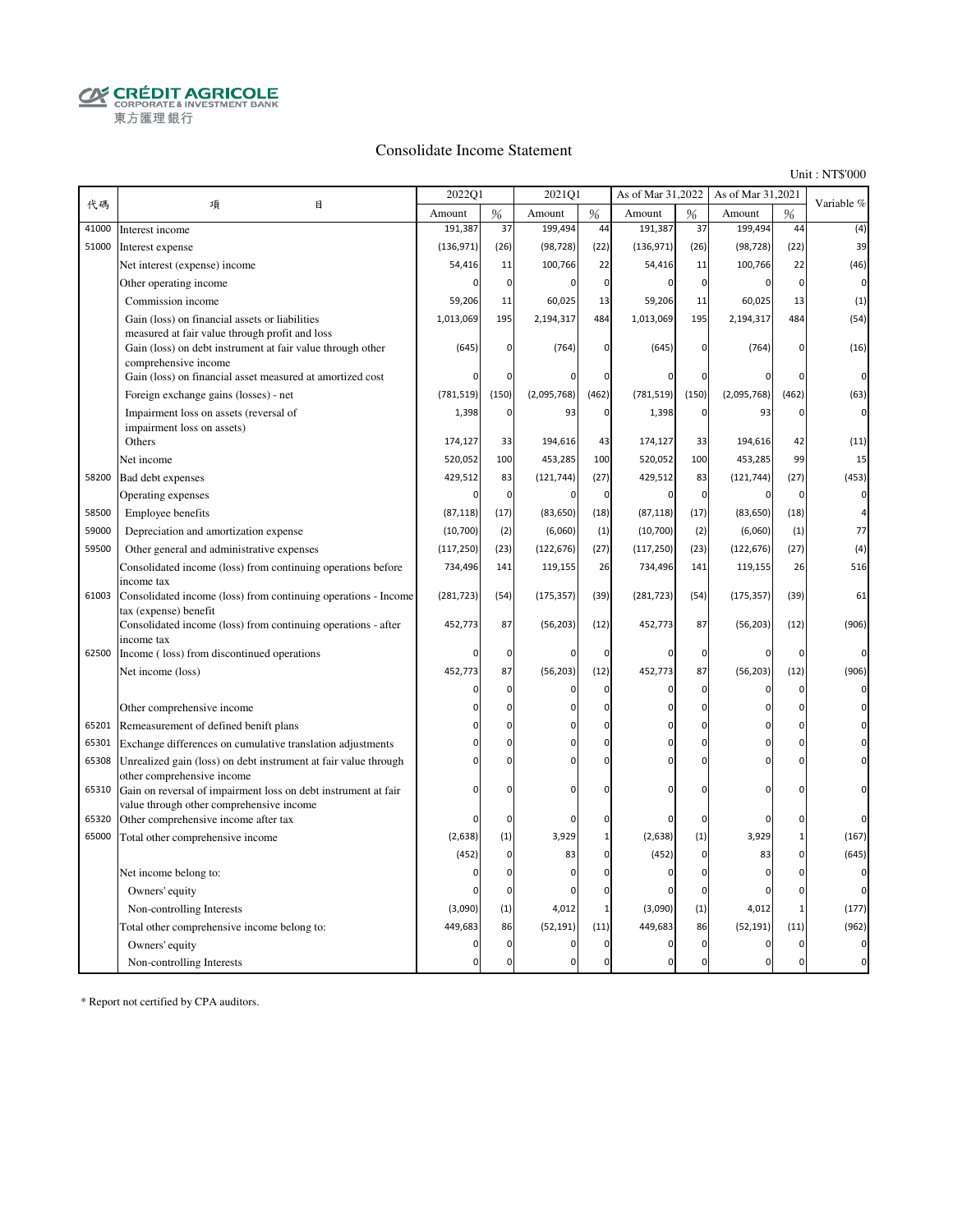

### Information on fair value hierarchy of financial instruments

Unit : NT\$'000

| Instrument item meansured at fair value        |            | Mar.31,2022 |            |         |            | Mar.30,2021 |            |         |
|------------------------------------------------|------------|-------------|------------|---------|------------|-------------|------------|---------|
|                                                | Total      | Level 1     | Level 2    | Level 3 | Total      | Level 1     | Level 2    | Level 3 |
| Non-derivative financial instruments           |            |             |            |         |            |             |            |         |
| Asset                                          |            |             |            |         |            |             |            |         |
| Financial assets designated at fair value      |            |             |            |         |            |             |            |         |
| through profit or loss                         |            |             |            |         |            |             |            |         |
| Held for trading financial asset               |            |             |            |         |            |             |            |         |
| Equity investment                              |            |             |            |         |            |             |            |         |
| Bond investment                                |            |             |            |         |            |             |            |         |
| Others                                         |            |             |            |         |            |             |            |         |
| Financial assets designated at fair value      |            |             |            |         |            |             |            |         |
| through profit or loss on initial recognition  |            |             |            |         |            |             |            |         |
| Financial asset at fair value through other    | 299,520    | 299,520     |            |         | 293,022    | 293,022     |            |         |
| comprehensive income                           |            |             |            |         |            |             |            |         |
| Equity investment                              | ä,         |             |            |         |            | $\sim$      |            |         |
| Bond investment                                | 299,520    | 299,520     |            |         | 293,022    | 293,022     |            |         |
| Others                                         |            |             |            |         |            | $\sim$      |            |         |
| Investment in debt instrument measured at      | 17,691,826 |             | 17,691,826 |         | 17,500,425 | 10,084      | 17,490,341 |         |
| amortized cost                                 |            |             |            |         |            |             |            |         |
| Equity investment                              | ä,         |             |            |         |            | $\sim$      |            |         |
| Bond investment                                | 3,493,834  |             | 3,493,834  |         | 2,007,672  | 10,084      | 1,997,588  |         |
| Others                                         | 14,197,992 |             | 14,197,992 |         | 15,492,753 |             | 15,492,753 |         |
| Liabilities                                    |            |             |            |         |            |             |            |         |
| Financial liabilities designated at fair value |            |             |            |         |            |             |            |         |
| through profit or loss                         |            |             |            |         |            |             |            |         |
| Held for trading financial liabilities         |            |             |            |         |            |             |            |         |
| Financial liabilities designated at fair value |            |             |            |         |            |             |            |         |
| through profit or loss on initial recognition  |            |             |            |         |            |             |            |         |
| Derivatives financial instruments              |            |             |            |         |            |             |            |         |
| Asset                                          |            |             |            |         |            |             |            |         |
| Financial assets designated at fair value      | 26,012,063 |             | 26,012,063 |         | 17,441,234 |             | 17,441,234 |         |
| through profit or loss                         |            |             |            |         |            |             |            |         |
| Hedging derivative financial assets            |            |             |            |         |            |             |            |         |
| Liabilities                                    |            |             |            |         |            |             |            |         |
| Financial liabilities designated at fair value | 25,349,756 |             | 25,349,756 |         | 17,474,697 |             | 17,474,697 |         |
| through profit or loss                         |            |             |            |         |            |             |            |         |
| Hedging derivative financial liabilities       |            |             |            |         |            |             |            |         |
|                                                |            |             |            |         |            |             |            |         |

#### Financial asset changes in fair value measurement level 3

|                                               |           |           |                       |                 |                        |                |                        | Unit: NT\$'000             |
|-----------------------------------------------|-----------|-----------|-----------------------|-----------------|------------------------|----------------|------------------------|----------------------------|
|                                               | Beginning |           | Profit/Loss valuation |                 | Increase during period |                | Decrease during period |                            |
| Item                                          | retained  | Income    | Other comprehe        | Buy in or issue | Transfers to           | Sale, disposal | Converted out          | Ending retained<br>earning |
|                                               | earnging  | statement | income                |                 | Level 3                | or settlement  | from Level 3           |                            |
| Financial assets designated at fair value     |           |           |                       |                 |                        |                |                        |                            |
| through profit or loss                        |           |           |                       |                 |                        |                |                        |                            |
| Held for trading financial assets             |           |           |                       |                 |                        |                |                        |                            |
| Financial assets designated at fair value     |           |           |                       |                 |                        |                |                        |                            |
| through profit or loss on initial recognition |           |           |                       |                 |                        |                |                        |                            |
| Financial asset at fair value through other   |           |           |                       |                 |                        |                |                        |                            |
| comprehensive income                          |           |           |                       |                 |                        |                |                        |                            |
| Investment in debt instrument measured at     |           |           |                       |                 |                        |                |                        |                            |
| amortized cost                                |           |           |                       |                 |                        |                |                        |                            |
| Hedging derivative financial assets           |           |           |                       |                 |                        |                |                        |                            |
|                                               |           |           |                       |                 |                        |                |                        |                            |

#### Financial liabilities changes in fair value measurement level 3

|                                                |                      |                                               |                 |                         |                                 |                               | Unit: NT\$'000             |
|------------------------------------------------|----------------------|-----------------------------------------------|-----------------|-------------------------|---------------------------------|-------------------------------|----------------------------|
|                                                | Beginning            |                                               |                 | Increase during period  |                                 | Decrease during period        |                            |
| Item                                           | retained<br>earnging | Valuation of profit/loss during<br>the period | Buy in or issue | Transfers to<br>Level 3 | Sale, disposal<br>or settlement | Converted out<br>from Level 3 | Ending retained<br>earning |
| Financial liabilities designated at fair value |                      |                                               |                 |                         |                                 |                               |                            |
| through profit or loss                         |                      |                                               |                 |                         |                                 |                               |                            |
| Held for trading financial liabilities         |                      |                                               |                 |                         |                                 |                               |                            |
| Financial liabilities designated at fair value |                      |                                               |                 |                         |                                 |                               |                            |
| through profit or loss on initial recognition  |                      |                                               |                 |                         |                                 |                               |                            |
| Hedging derivative financial liabilities       |                      |                                               |                 |                         |                                 |                               |                            |
|                                                |                      |                                               |                 |                         |                                 |                               |                            |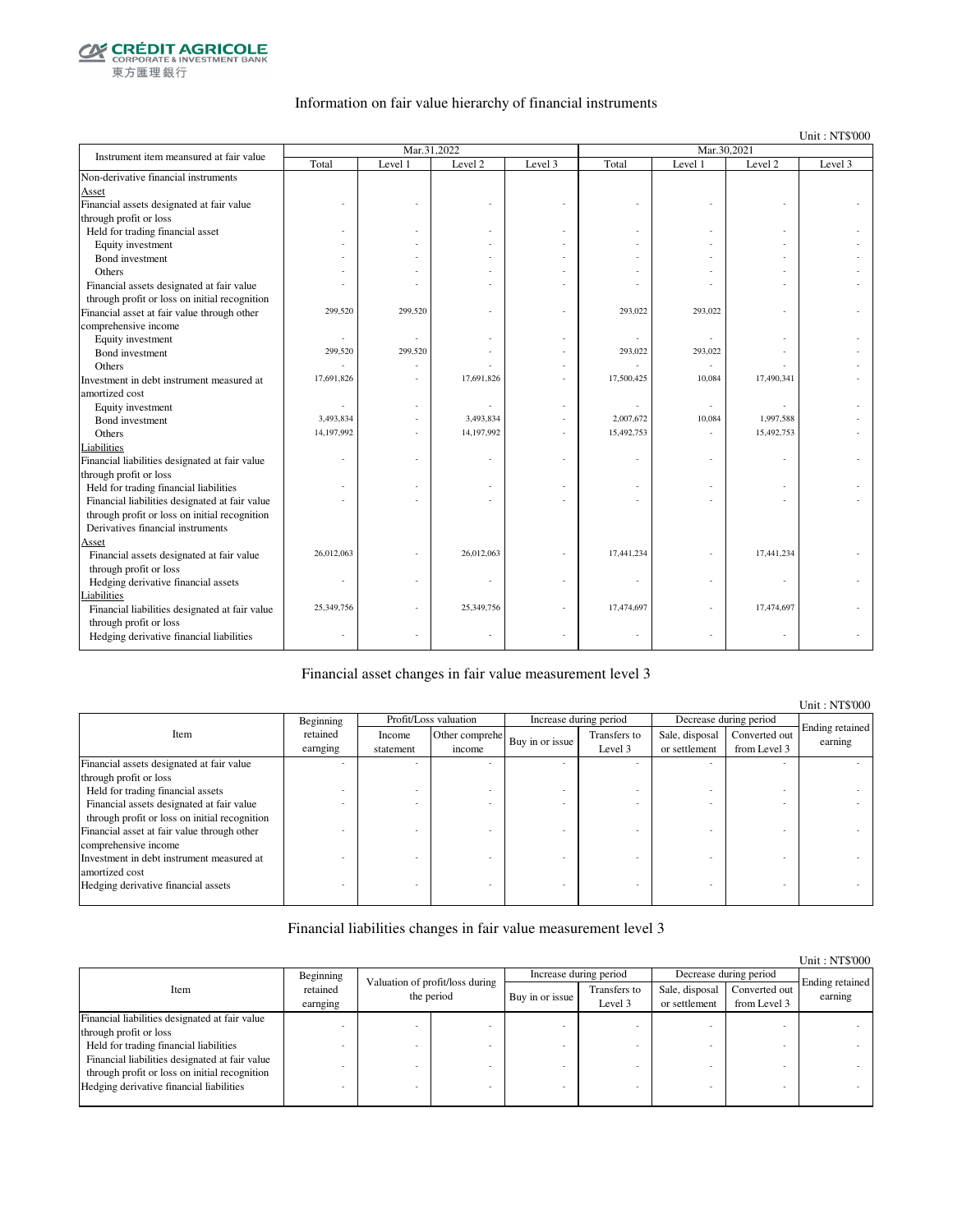

### ASSETS QUALITY

Unit : NT\$'000, %

|                            | Year \ Month                     |                          |                          | Mar.31,2022                                     |                     |                                                                  |                   |                          | Mar.30,2021                                     |                      |                                                      |
|----------------------------|----------------------------------|--------------------------|--------------------------|-------------------------------------------------|---------------------|------------------------------------------------------------------|-------------------|--------------------------|-------------------------------------------------|----------------------|------------------------------------------------------|
|                            | <b>ITEM</b>                      | Overdue<br>Amount        | Loan<br>Amount           | $%$ of<br>Overdue<br>loans<br>to Total<br>loans |                     | $%$ of<br>Loan loss reserve Loan loss reserve<br>to Overdue Loan | Overdue<br>Amount | Loan<br>Amount           | $%$ of<br>Overdue<br>loans<br>to Total<br>loans | Loan loss<br>reserve | $%$ of<br>Loan loss<br>reserve<br>to Overdue<br>Loan |
| Corporate Finance          | Security                         | -                        |                          | ۰                                               | 264,380             |                                                                  |                   |                          |                                                 | 648,147              |                                                      |
|                            | Unsecurity                       | -                        | 32,512,820               |                                                 |                     |                                                                  |                   | 71,283,474               |                                                 |                      |                                                      |
|                            | Housing Loan                     |                          |                          | $\sim$                                          |                     |                                                                  |                   | $\overline{\phantom{0}}$ |                                                 |                      |                                                      |
|                            | Cash card                        |                          |                          | $\overline{\phantom{a}}$                        |                     | <b>NA</b>                                                        |                   |                          |                                                 |                      | <b>NA</b>                                            |
| <b>Consumer Finace</b>     | Small credit Loan                |                          |                          | $\sim$                                          |                     |                                                                  | ٠                 |                          |                                                 |                      |                                                      |
|                            | Security<br>Others<br>Unsecurity |                          | $\overline{\phantom{a}}$ |                                                 |                     |                                                                  | ٠                 | ٠                        |                                                 |                      |                                                      |
|                            | Total                            | $\overline{\phantom{a}}$ | 32,512,820               | $\overline{\phantom{a}}$                        | 264,380             |                                                                  |                   | 71,283,474               |                                                 | 648,147              |                                                      |
|                            |                                  | Overdue<br>Amount        | A/R<br>Amount            | $%$ of<br>Overdue A/R<br>to Total A/R           | Provision<br>Amount | $%$ of<br>Provision to<br>Overdue Loan                           | Overdue<br>Amount | A/R<br>Amount            | $%$ of<br>Overdue A/R<br>to Total A/R           | Provision<br>Amount  | $%$ of<br>Provision to<br>Overdue<br>Loan            |
| Credit card                |                                  |                          |                          | $\sim$                                          |                     |                                                                  |                   |                          |                                                 |                      |                                                      |
|                            | Factoring-without recourse       |                          | 3,926,146                | $\sim$                                          | 39,309              | <b>NA</b>                                                        |                   | 18,458,304               |                                                 | 184,582              | <b>NA</b>                                            |
| Other non-performing loans |                                  | $\overline{\phantom{a}}$ |                          | $\overline{\phantom{a}}$                        |                     |                                                                  | ۰                 |                          |                                                 |                      |                                                      |

| . Month<br>Year                                                            | Mar.31.2022 | Mar.30.2021 |
|----------------------------------------------------------------------------|-------------|-------------|
| Loan classified as non-Pass-Due with normal payment after debt negotiation | -           |             |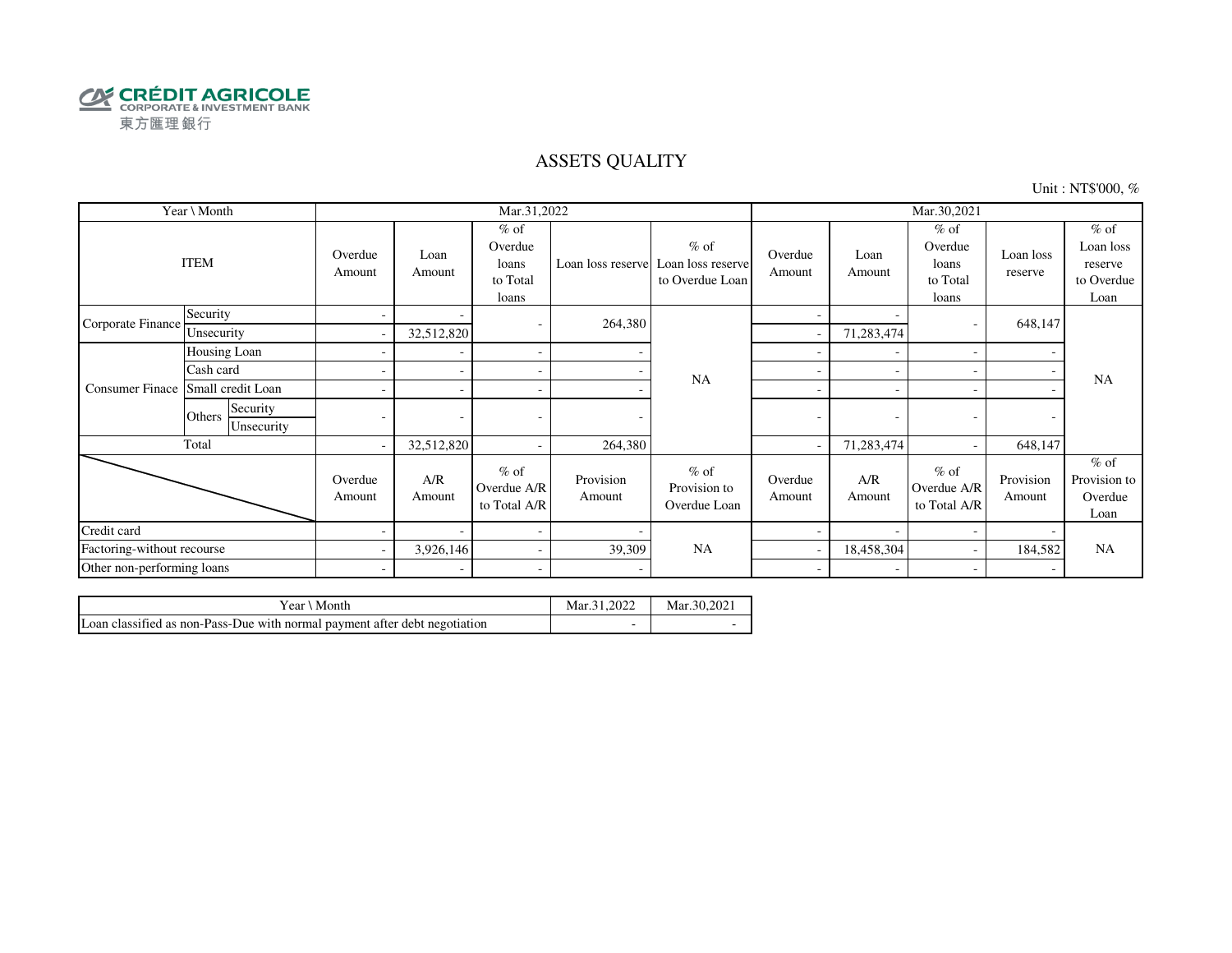

# Credit Exposure Concentration

Unit : NT\$'000, %

| Year $\setminus$<br>Month |                      | Mar.31,2022                                |               |                                              |                           | Mar.30,2021                                |               |                                               |
|---------------------------|----------------------|--------------------------------------------|---------------|----------------------------------------------|---------------------------|--------------------------------------------|---------------|-----------------------------------------------|
| Ranking                   | Group Name           | <b>INDUSTRIAL</b><br><b>CLASSIFICATION</b> | Credit Amount | % of Credit<br>amount to<br>net worth $(\%)$ | Group Name                | <b>INDUSTRIAL</b><br><b>CLASSIFICATION</b> | Credit Amount | % of Credit<br>amount to<br>net worth $(\% )$ |
|                           | Txxxx Cxxxx          | Manufacturing                              | 7,070,000     |                                              | 116% Taxxx Sexx Coxxxxxxx | Manufacturing                              | 33,371,984    | 622%                                          |
| 2                         | <b>Fxx Eaxxxx</b>    | Manufacturing                              | 6,500,000     |                                              | 107% FOXXXXX Plxxxxxx     | Manufacturing                              | 10,162,816    | 189%                                          |
| 3                         | <b>Mxxxxxxxx</b>     | Power Supplier                             | 5,981,826     |                                              | 98% Hx Ixx                | Manufacturing                              | 10,115,328    | 188%                                          |
| 4                         | <b>Ctxx</b>          | Construction                               | 5,568,197     |                                              | 92% Axxxx                 | Manufacturing                              | 8,342,976     | 155%                                          |
| 5                         | YXXXXXX WXXX PXXXX   | Power Supplier                             | 5,510,071     |                                              | 91% Fxx Eaxxxx            | Manufacturing                              | 6,230,000     | 116%                                          |
| 6                         | CXXXX SXXXX          | Manufacturing                              | 4,503,942     |                                              | 74% CXXXX SXXXX           | Manufacturing                              | 3,843,699     | 72%                                           |
| 7                         | CXXXXXXXX WXXX PXXXX | Power Supplier                             | 4,498,352     |                                              | 74% Maxxxxxxx             | Power Supplier                             | 3,640,626     | 68%                                           |
| 8                         | Hx Ixx               | Manufacturing                              | 3,926,146     |                                              | 65% Daxxxxx               | <b>Financial Service</b>                   | 3,550,000     | 66%                                           |
| 9                         | <b>Cxxx</b>          | <b>Financial Service</b>                   | 3,323,326     |                                              | 55% Ctxx                  | Construction                               | 3,116,162     | 58%                                           |
| 10                        | Hxx Hxx              | Manufacturing                              | 2,500,000     |                                              | 41% YXXXXX                | Power Supplier                             | 2,511,153     | 47%                                           |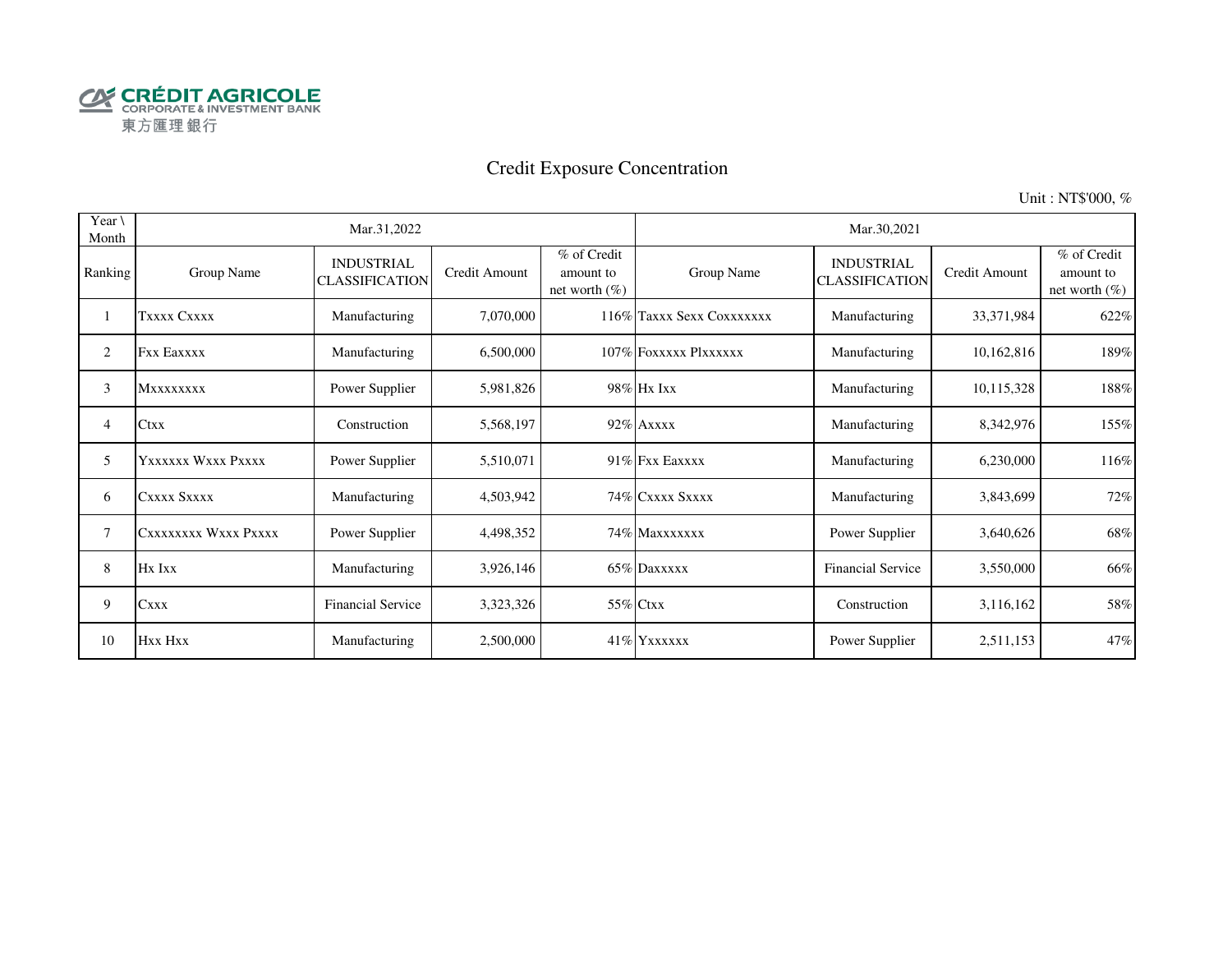

### Interest-Rate Sensitivity - TWD Currency Mar.31,2022

Unit : NT\$'000, %

| <b>ITEM</b>                                                | $0$ to $90$ days | 91 to 180 days           | 181 days to 1 year       | over 1 year | <b>TOTAL</b> |  |  |  |
|------------------------------------------------------------|------------------|--------------------------|--------------------------|-------------|--------------|--|--|--|
| Sensitive assets                                           | 15,047,957       | 4,100,000                | 11,191,884               | 15,080,265  | 45,420,106   |  |  |  |
| Sensitive liabilities                                      | 1,532,661        | $\overline{\phantom{a}}$ | $\overline{\phantom{a}}$ | 6,766,236   | 8,298,897    |  |  |  |
| Sensitive Gap                                              | 13,515,296       | 4,100,000                | 11,191,884               | 8,314,029   | 37,121,209   |  |  |  |
| Equity                                                     |                  |                          |                          |             | 6,139,145    |  |  |  |
| Ratio of interest-rate sensitive assets to liabi           |                  |                          |                          |             |              |  |  |  |
| Ratio of interest-rate sensitive gap to equity<br>604.66 % |                  |                          |                          |             |              |  |  |  |

### Interest-Rate Sensitivity - USD Currency Mar.31,2022

Unit : US\$'000, %

| <b>ITEM</b>                                                   | $0$ to $90$ days | 91 to 180 days | 181 days to 1 year       | over 1 year              | <b>TOTAL</b> |  |  |  |  |
|---------------------------------------------------------------|------------------|----------------|--------------------------|--------------------------|--------------|--|--|--|--|
| Sensitive assets                                              | 1,428,702        | 390,816        | $\overline{\phantom{a}}$ | 33,333                   | 1,852,851    |  |  |  |  |
| Sensitive liabilities                                         | 1,995,451        | 280,616        | 100,628                  | $\overline{\phantom{0}}$ | 2,376,695    |  |  |  |  |
| Sensitive Gap                                                 | (566, 749)       | 110.200        | (100, 628)               | 33,333                   | (523, 844)   |  |  |  |  |
| Equity                                                        |                  |                |                          |                          | (2,522)      |  |  |  |  |
| Ratio of interest-rate sensitive assets to liabi              |                  |                |                          |                          |              |  |  |  |  |
| Ratio of interest-rate sensitive gap to equity<br>20,770.98 % |                  |                |                          |                          |              |  |  |  |  |

Note:

- 1. Interest-rate sensitive assets or liabilities represent interest bearing assets or interest paying liabilities influenced by the fluctuation of interest rates.
- 2. Ratio of interest-rate sensitive assets to liabilities = Interest-rate sensitive assets ÷ Interest-rate sensitive liabilities (i.e. New Taiwan Dollar interest-rate sensitive assets and New Taiwan Dollar interest-rate sensitive liabilities with tenors of less than one year)
- 3. Interest-rate sensitive gap = Interest-rate sensitive assets  $-$  Interest-rate sensitive liabilities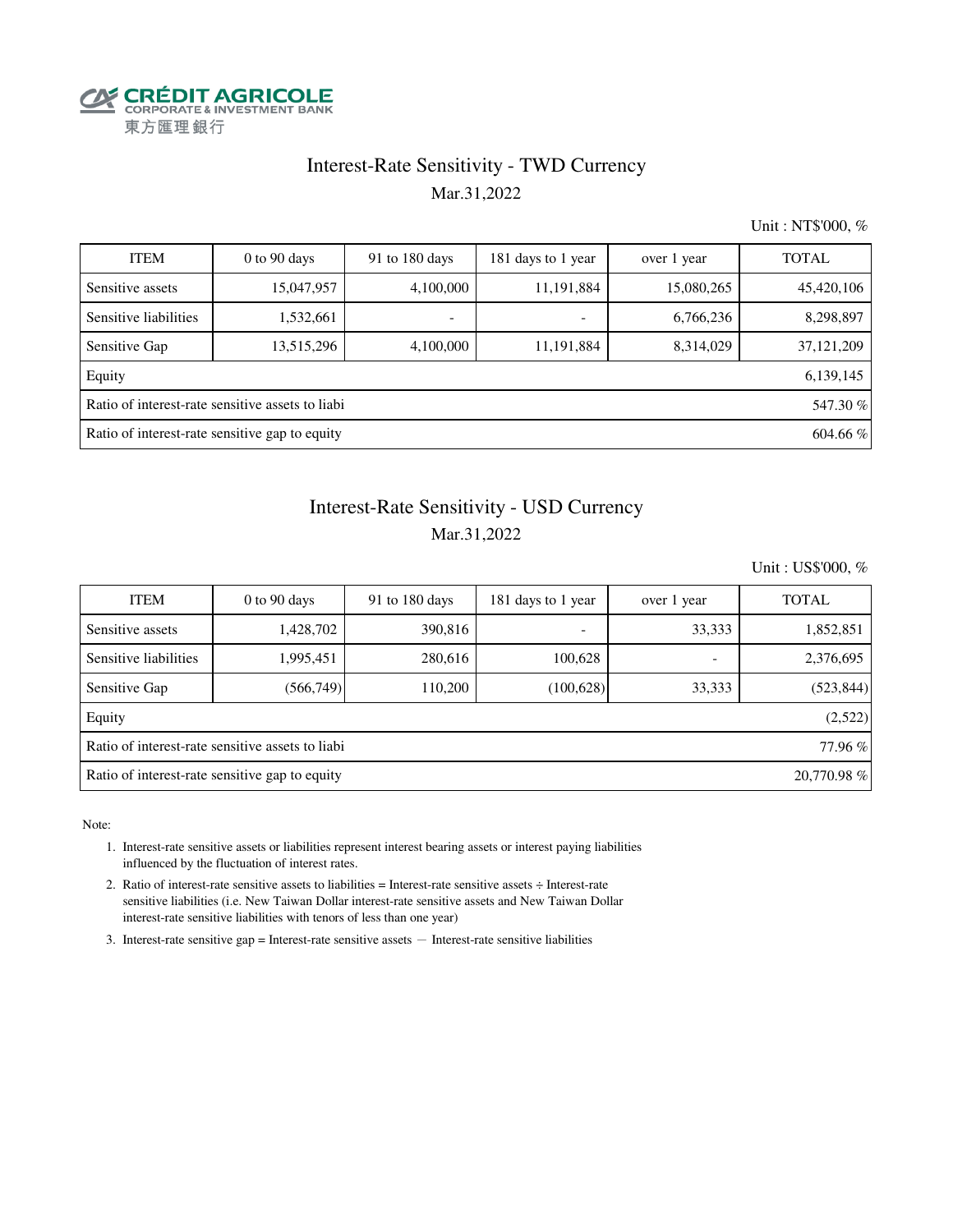

# Ratio of Profitability

Unit: %

| <b>ITEM</b>               |                   | Mar.31,2022 | Mar.30,2021 |
|---------------------------|-------------------|-------------|-------------|
| Ratio of return on assets | before income tax | $0.54\%$    | $0.07\%$    |
|                           | after incometax   | $0.34 \%$   | $-0.03\%$   |
| Ratio of return on equity | before income tax | 12.75 %     | $2.25\%$    |
|                           | after incometax   | 7.86%       | $-1.06\%$   |
| Ratio of net income       |                   | 87.06%      | $-12.40%$   |

Note:

- 1. Ratio of return on assets = Income before income tax  $\div$  Average assets
- 2. Ratio of return on equity = Income before income tax  $\div$  Average equity
- 3. Ratio of net income = Income before income tax  $\div$  Total revenue
- 4. Income before income tax is the year-to-date accumulated income.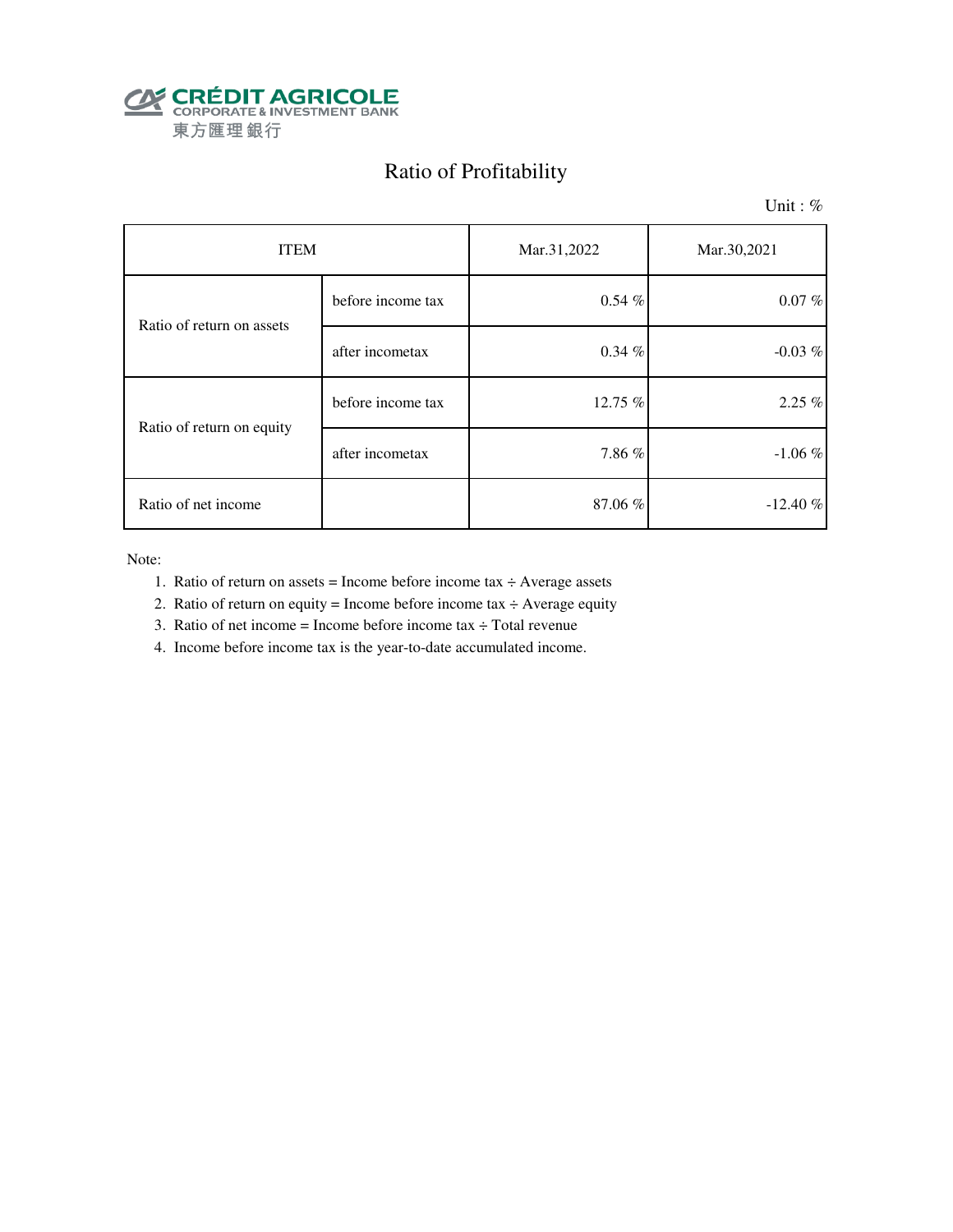

# Analysis of Assets and Liabilities by Maturity Date - TWD Currency Mar.31,2022

Unit : NT\$'000

|             |               |                | Amount for the remaining period to the maturity date |                |                       |               |  |  |  |  |  |  |
|-------------|---------------|----------------|------------------------------------------------------|----------------|-----------------------|---------------|--|--|--|--|--|--|
| <b>ITEM</b> | <b>TOTAL</b>  | $0$ to 30 days | $31$ to 90 days                                      | 91 to 180 days | 181 days to<br>1 year | over 1 year   |  |  |  |  |  |  |
| Assets      | 725,556,054   | 160,968,958    | 117, 151, 282                                        | 168,391,869    | 188,358,212           | 90,685,733    |  |  |  |  |  |  |
| Liabilities | 738,216,520   | 140,842,328    | 158,078,817                                          | 157, 107, 183  | 168,372,739           | 113,815,453   |  |  |  |  |  |  |
| Gap         | $-12,660,466$ | 20,126,630     | $-40,927,535$                                        | 11,284,686     | 19,985,473            | $-23,129,720$ |  |  |  |  |  |  |

Note:

 1. The table includes only New Taiwan Dollar amounts (i.e. excludes assets and liabilities denominated in foreign currency).

# Analysis of Assets and Liabilities by Maturity Date - USD Currency Mar.31,2022

Unit : US\$'000

| <b>ITEM</b> | <b>TOTAL</b> | Amount for the remaining period to the maturity date |                 |                |                       |             |  |  |
|-------------|--------------|------------------------------------------------------|-----------------|----------------|-----------------------|-------------|--|--|
|             |              | $0$ to 30 days                                       | $31$ to 90 days | 91 to 180 days | 181 days to<br>1 year | over 1 year |  |  |
| Assets      | 42,548,541   | 7,475,211                                            | 11,793,179      | 8,526,065      | 6,623,074             | 8,131,012   |  |  |
| Liabilities | 42,341,980   | 7,755,634                                            | 10,491,757      | 8,345,687      | 7,512,676             | 8,236,226   |  |  |
| Gap         | 206,561      | $-280,423$                                           | 1,301,422       | 180,378        | $-889,602$            | $-105,214$  |  |  |

Note:

1. The table includes only U.S. Dollar amounts.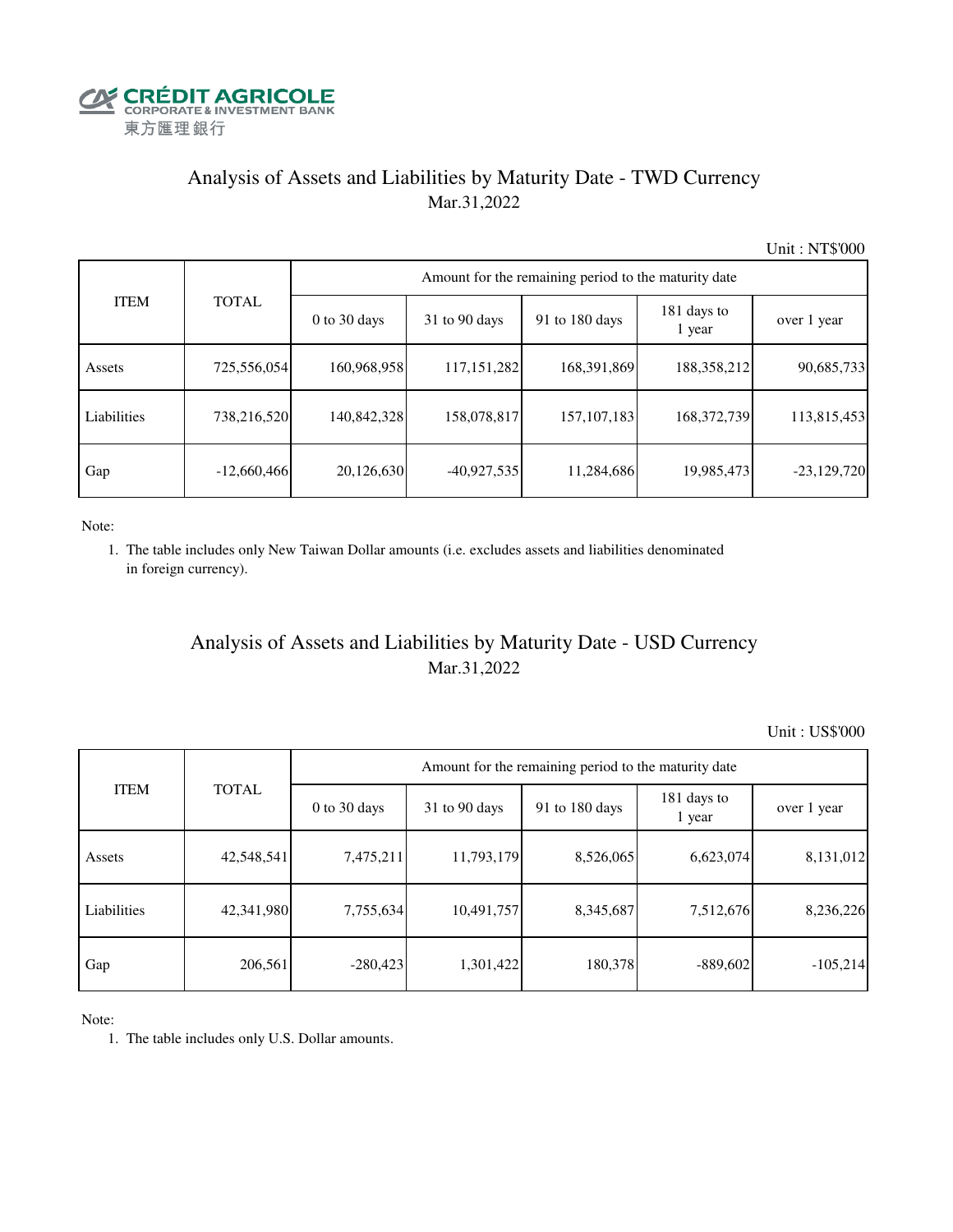**SECRÉDIT AGRICOLE**<br>
CORPORATE& INVESTMENT BANK<br>
東方匯理銀行

### Sale of Distressed Debt Information Mar.31,2022

1. Transcation information of distressed debt sale Unit: NT\$'000

| Transactio<br>n Date | Counterparty   Debt Component   Book Value   Selling Price |  | Gain/loss<br>from<br>disposal | Condition of<br>Agreement | Relationship<br>with counterparty |
|----------------------|------------------------------------------------------------|--|-------------------------------|---------------------------|-----------------------------------|
|                      |                                                            |  |                               |                           |                                   |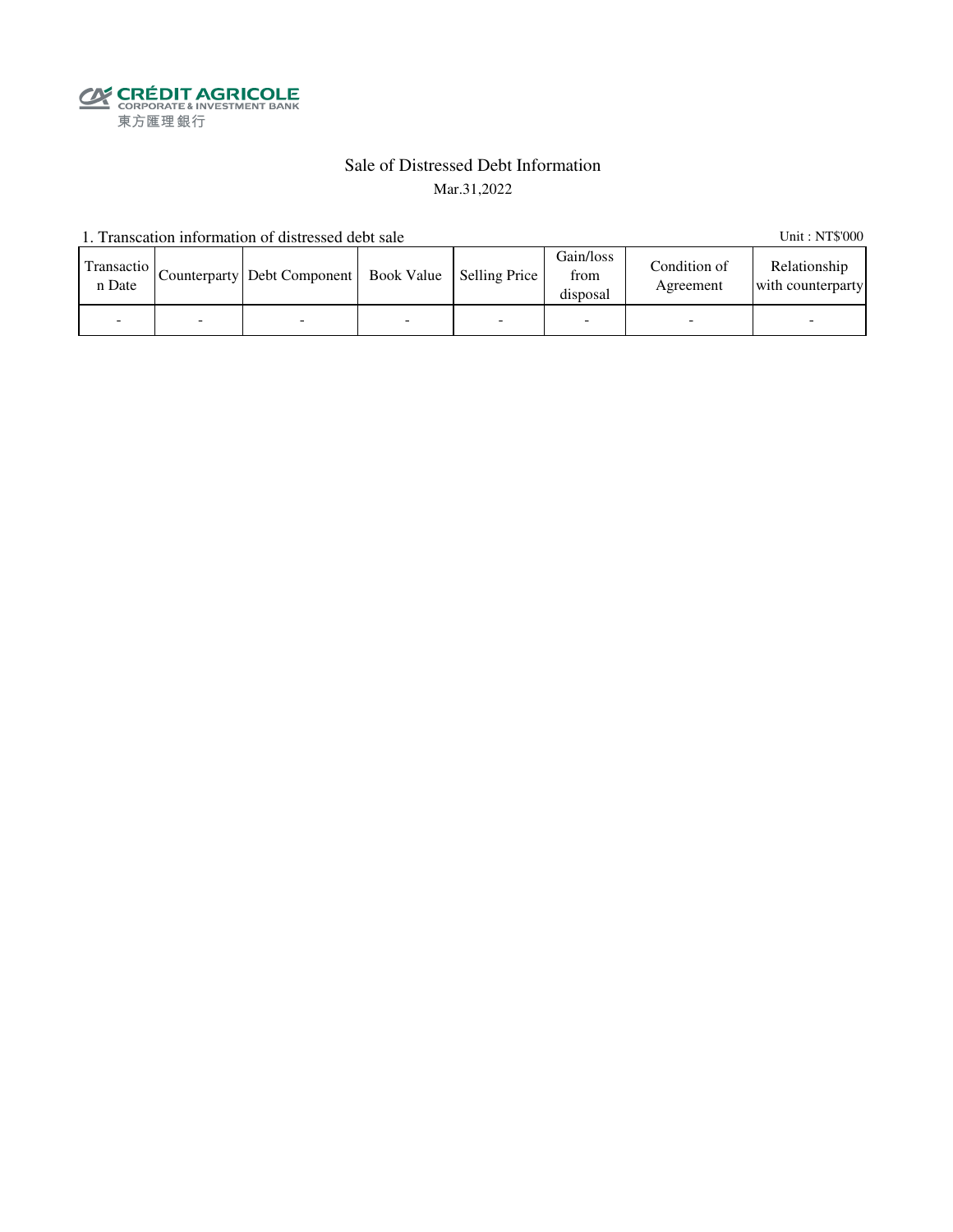

### Information of reinvestment business Mar.31,2022

Unit : NT\$'000

|                     | Main<br>Locatio I<br>n<br>Item | Stockholdi   Investment | Realized                         | Conditions of share consolidation between the<br>company and its affiliated companies |                                    |                                 |          |                                        |         |  |
|---------------------|--------------------------------|-------------------------|----------------------------------|---------------------------------------------------------------------------------------|------------------------------------|---------------------------------|----------|----------------------------------------|---------|--|
| Investee<br>company |                                | Operating               | ng ratio in<br>Closing<br>Period | Gain/Loss in<br><b>Book</b><br>Value<br>Current<br>Period                             | Current number<br>of stock holding | Pro Forma<br>number of<br>stock | of stock | Total<br>Number Stockholdin<br>g ratio | Remarks |  |
| -                   | -                              | -                       | $\overline{\phantom{0}}$         | -                                                                                     | $\overline{\phantom{a}}$           | -                               |          | $\overline{\phantom{0}}$               |         |  |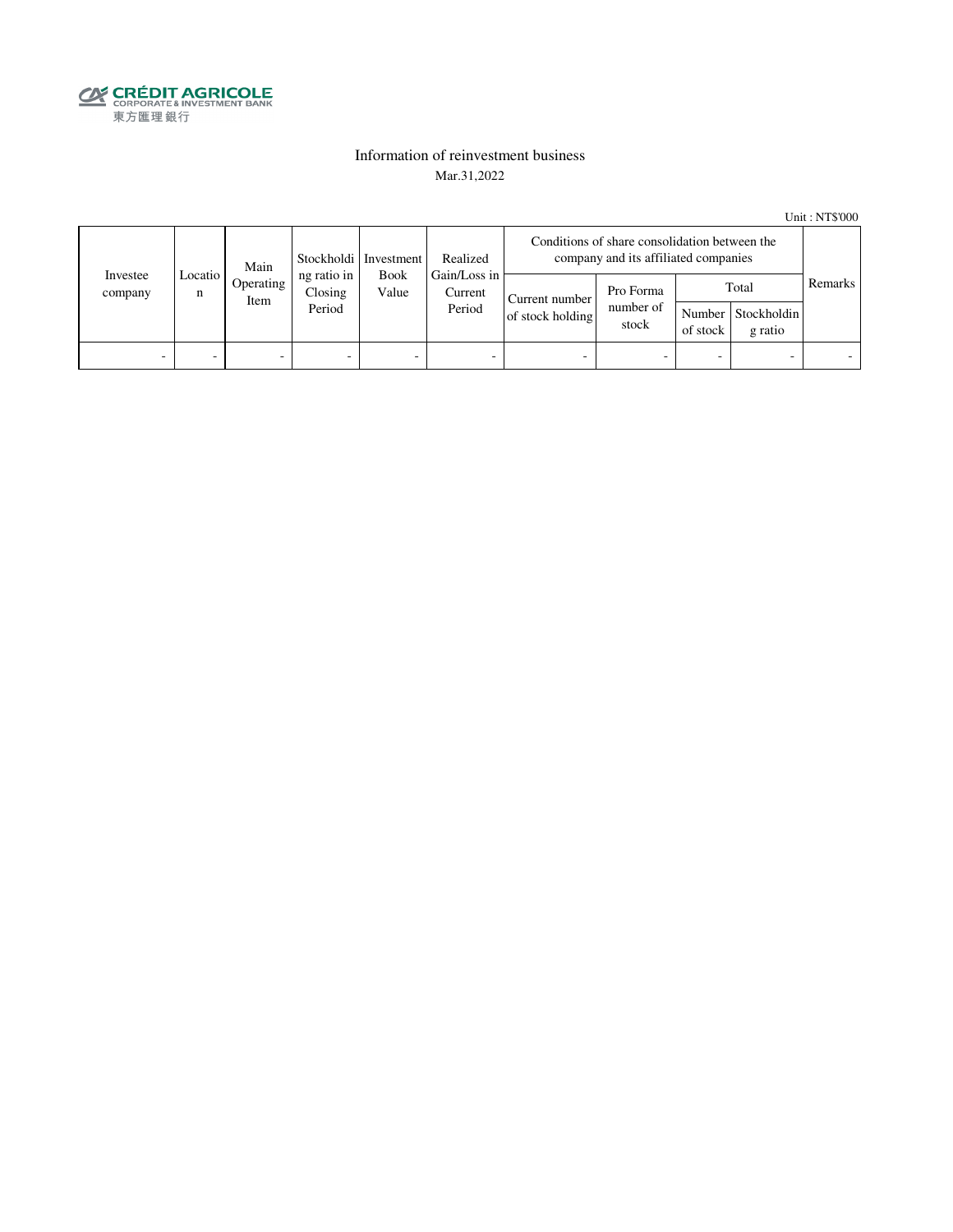

# Ratio of Deposits, Time Deposits and Foreign Currency Deposits to Total Deposits

Unit : NT\$'000, %

|                                | Mar.31,2022 | Mar.30,2021 |  |  |
|--------------------------------|-------------|-------------|--|--|
| Demand deposits                | 22,819,421  | 32,344,661  |  |  |
| % of Demand deposits           | 32.77 %     | 38.74%      |  |  |
| Time deposits                  | 46,817,742  | 51,143,132  |  |  |
| % of Time deposits             | 67.23 %     | 61.26%      |  |  |
| Foreign currency deposits      | 68,039,084  | 80,770,063  |  |  |
| % of Foreign currency deposits | 97.71 %     | 96.74%      |  |  |

Note:

1. % of Demand deposits = demand deposits  $\div$  total deposits ;

% of Time deposits = time deposits  $\div$  total deposits ;

- % of Foreign currency deposits = foreign currency deposits  $\div$  total deposits
- 2. Demand deposits and Time deposits include Foreign currency deposits and Treasury deposits.
- 3. Postal office deposits are excluded.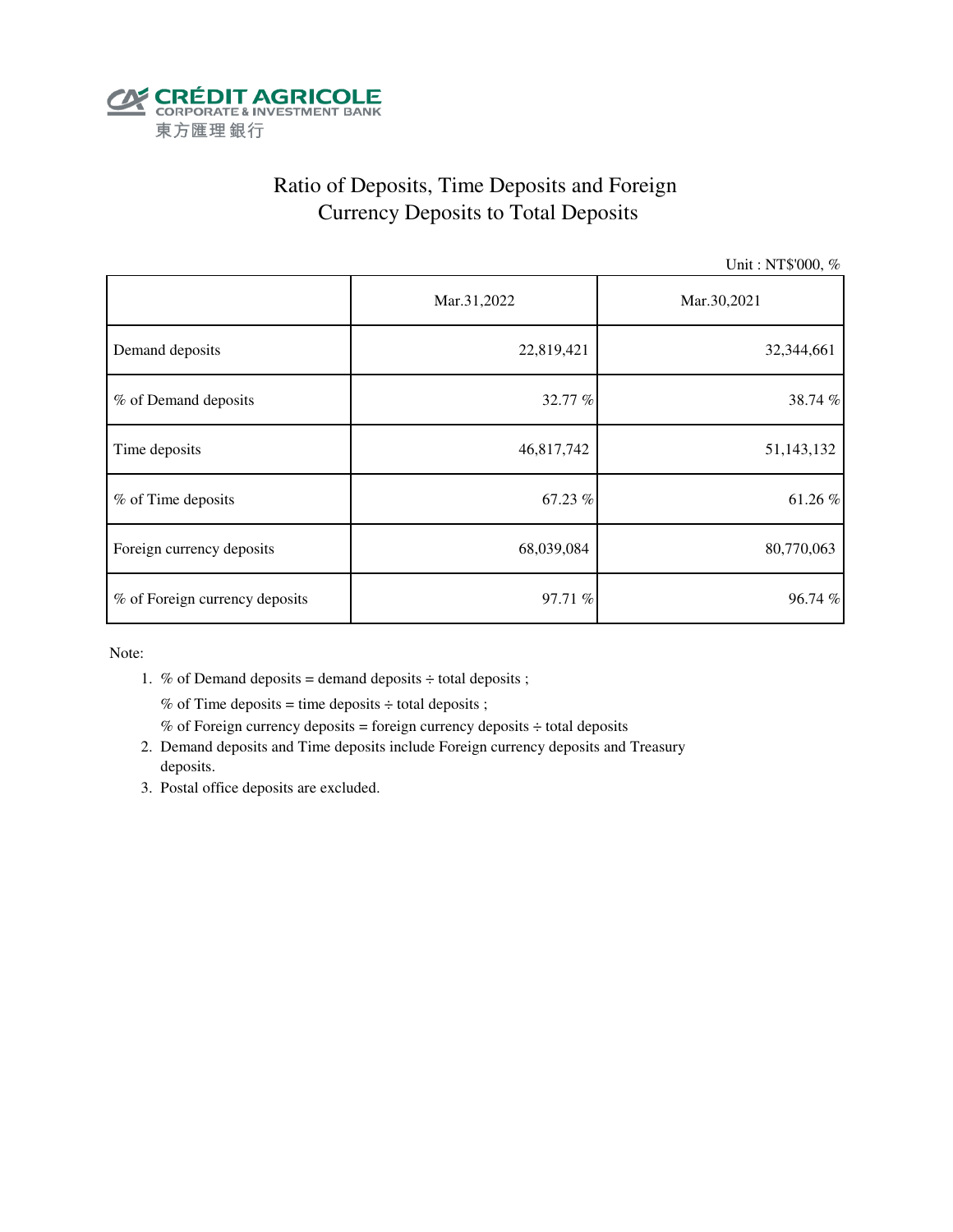

### Ratio of Small and Medium-Size Enterprise (SME) Loans

Unit : NT\$'000, %

|                     | Mar.31,2022 | Mar.30,2021 |  |  |
|---------------------|-------------|-------------|--|--|
| <b>SME</b> Loans    |             |             |  |  |
| % of SME Loans      | $0.00~\%$   | $0.00~\%$   |  |  |
| Consumer Loans      |             |             |  |  |
| % of Consumer Loans | $0.00~\%$   | $0.00~\%$   |  |  |

Note:

1. % of SME Loans = SME Loans ÷ Total Loans;

% of Consumer Loans = Consumer Loans ÷ Total Loans

 2. Small and Medium-Size Enterprises (SME) are identified according to the definition promulgated by the Banking Bureau. 3. Consumer Loans include Housing Improvement Loans, Housing Improvement Loans, Car Loans, Car Loans, Car Loans, Car Loans, Car Loans, Car Loans, Car Loans, Car Loans, Car Loans, Car Loan

Employee Loans under Welfare Committee and other individual Consumer Loans.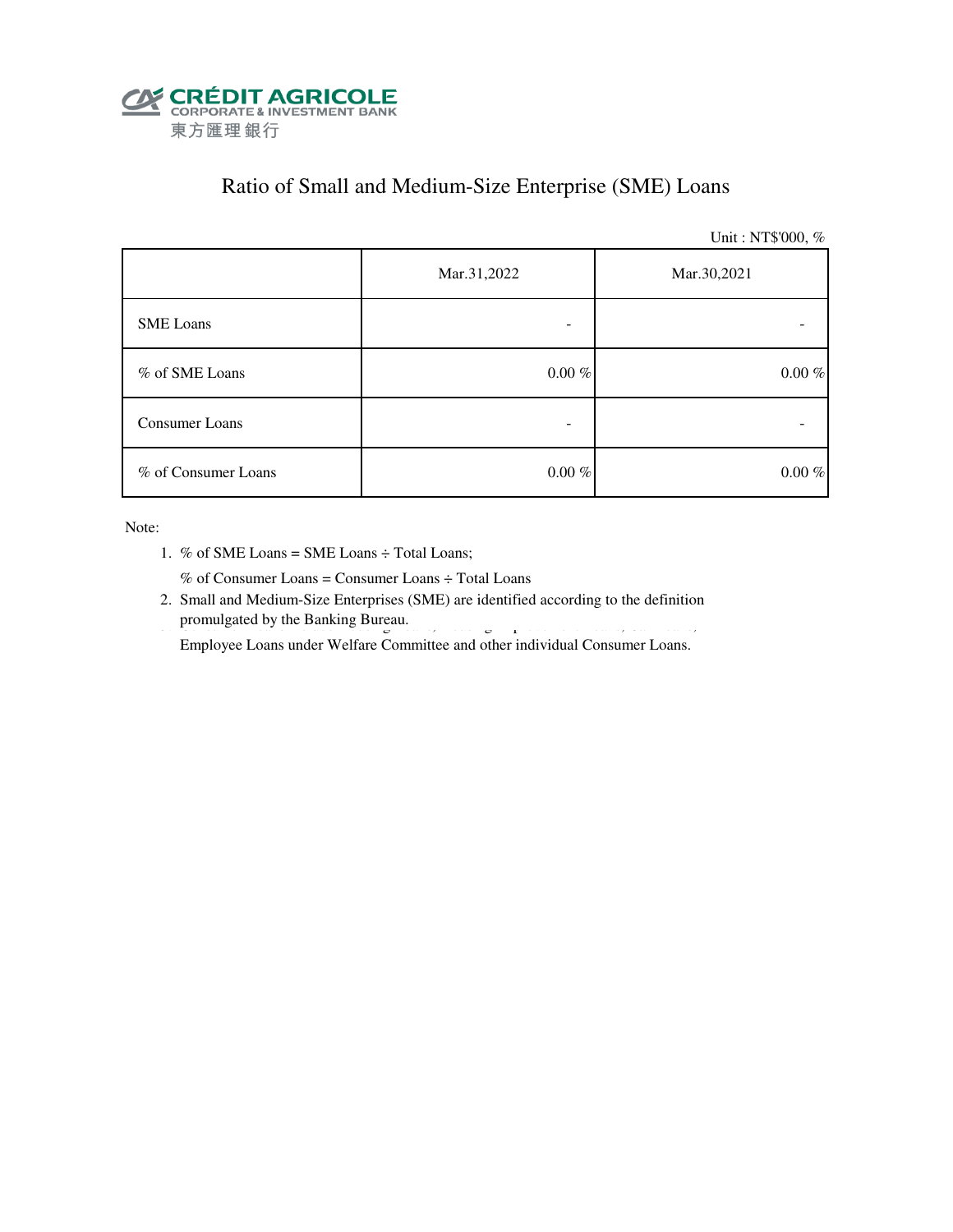

# Interest Bearing Assets and Interest Paying Liabilities

|                                                          |                    |                          |                    | Unit: NT\$'000, %        |  |
|----------------------------------------------------------|--------------------|--------------------------|--------------------|--------------------------|--|
|                                                          | Mar.31,2022        |                          | Mar.30,2021        |                          |  |
| <b>ITEM</b>                                              | Average<br>balance | Average<br>interest rate | Average<br>balance | Average<br>interest rate |  |
| Interest bearing assets                                  | 173,136,937        | $0.38 \%$                | 125,213,749        | $0.38\%$                 |  |
| Due from Central Bank, other branches<br>and other banks | 85,485,785         | $0.03\%$                 | 17,152,821         | $-0.16\%$                |  |
| Securities purchased                                     | 19,397,736         | $0.22\%$                 | 19,293,333         | $0.26\%$                 |  |
| A/R Forfaiting - without recourse                        | 30,307,977         | 0.60%                    | 22,357,497         | $0.88~\%$                |  |
| Loans, discounted notes and bills                        | 37,945,439         | 1.26 %                   | 66,410,098         | $0.56\%$                 |  |
| Interest paying liabilities                              | 107,365,001        | $0.36\%$                 | 42,826,257         | $0.05\%$                 |  |
| Due to banks and other branches                          | 50,354,842         | $0.34 \%$                | 38,714,454         | $0.03\%$                 |  |
| Deposits (demand deposits, time<br>deposits and NCD)     | 57,010,159         | $0.37 \%$                | 4,111,803          | $0.25\%$                 |  |

Note:

1. Average balance is based on daily average balance of interest bearing assets or interest liabilities.

 2. Interest bearing assets or interest paying liabilities are disclosed in accordance with the chart of accounts or their nature.